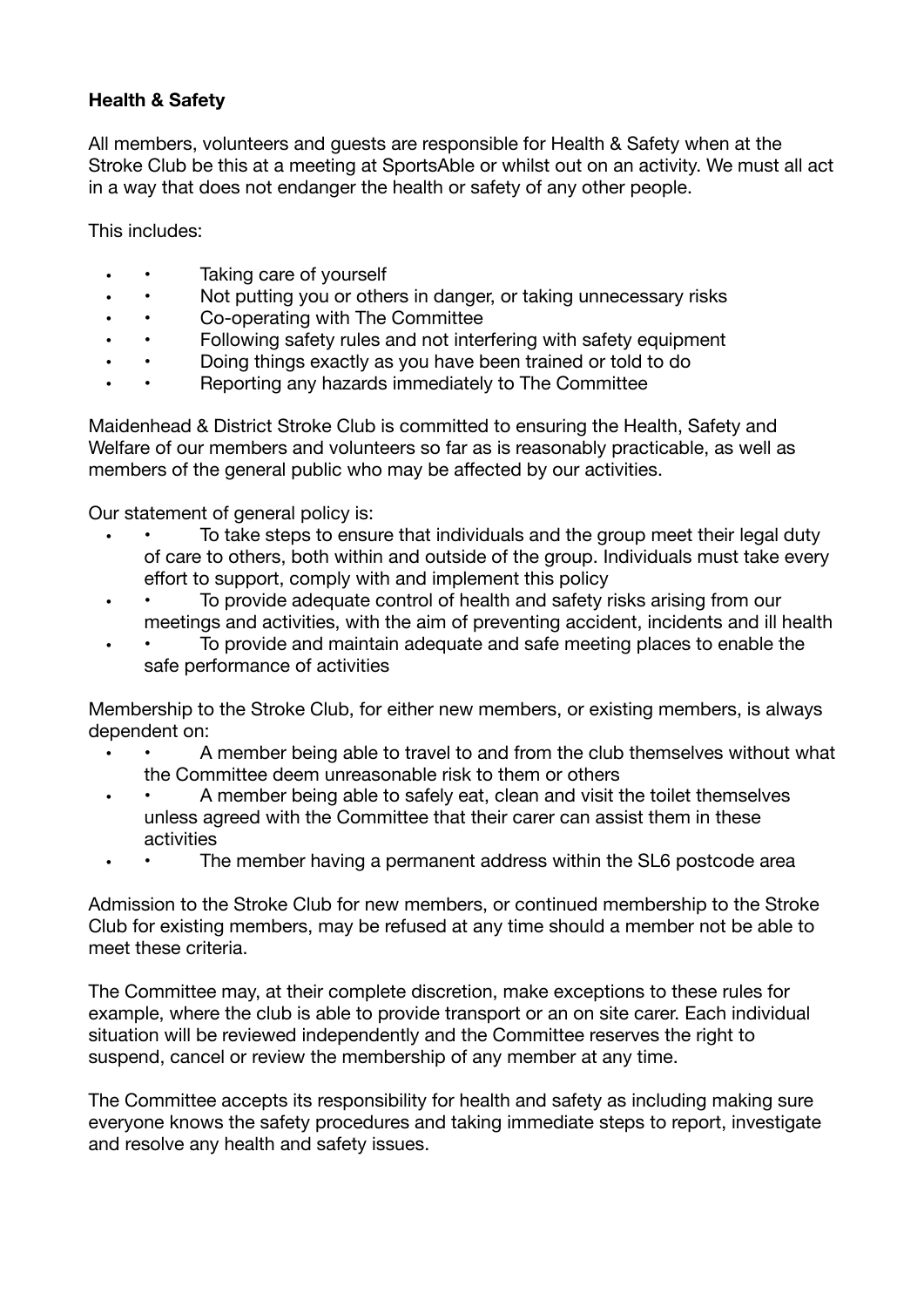Membership of and attendance at the club / involvement in any activities is at the own risk of each member and / or their carer if appropriate, and the committee cannot accept any liability for any loss, damage or injury.

## **Equal Opportunities**

The Maidenhead & District Stroke Club Committee (referred to as The Committee) believe in equal rights for all people, no matter what their gender, race, colour, religion, disability, political belief, economic status or sexual orientation.

The Committee is opposed to all forms of discrimination, and believes it is unacceptable for anyone to be discriminated against on the grounds of the list above.

We are committed to equality of opportunity for members and volunteers, and believe that all those who come into contact with us should be treated with respect and dignity. The Committee will aim to ensure that:

- Stroke Club meetings and activities are accessible to all regardless of their physical or communication disability
- Those who are affected by Stroke are aware of our group and are able to access information about how to join
- Our members and volunteers are aware of our policies and procedures in relation to Equal Opportunities

The Stroke Club holds its meetings at the SportsAble facility for the Disabled, Braywick Road, Maidenhead. This facility has been agreed by the Committee as suitable and accessible for all.

The Stroke Club will be advertised in the local community as much as is feasible. This will include posters in the library, GP surgeries, local pharmacies, citizen's advice bureau, social services and the stroke ward of hospitals in the surrounding areas. At least once a year the Committee will ensure that new posters are posted to these locations.

The views and feelings of our members and guests are valued and respected. Language, humour or discussions around areas such as but not limited to gender, race, colour, religion, disability, political belief, economic status or sexual orientation which members find offensive will not be accepted.

Bullying, harassment or intimidation is not acceptable and will not be accepted

### **Safeguarding Vulnerable Adults**

The Maidenhead Stroke Club recognises Vulnerable Adults as:

- a person "who is or may be in need of community care services by reason of mental or other disability, age or illness,
- a person who is or may be unable to take care of him or herself,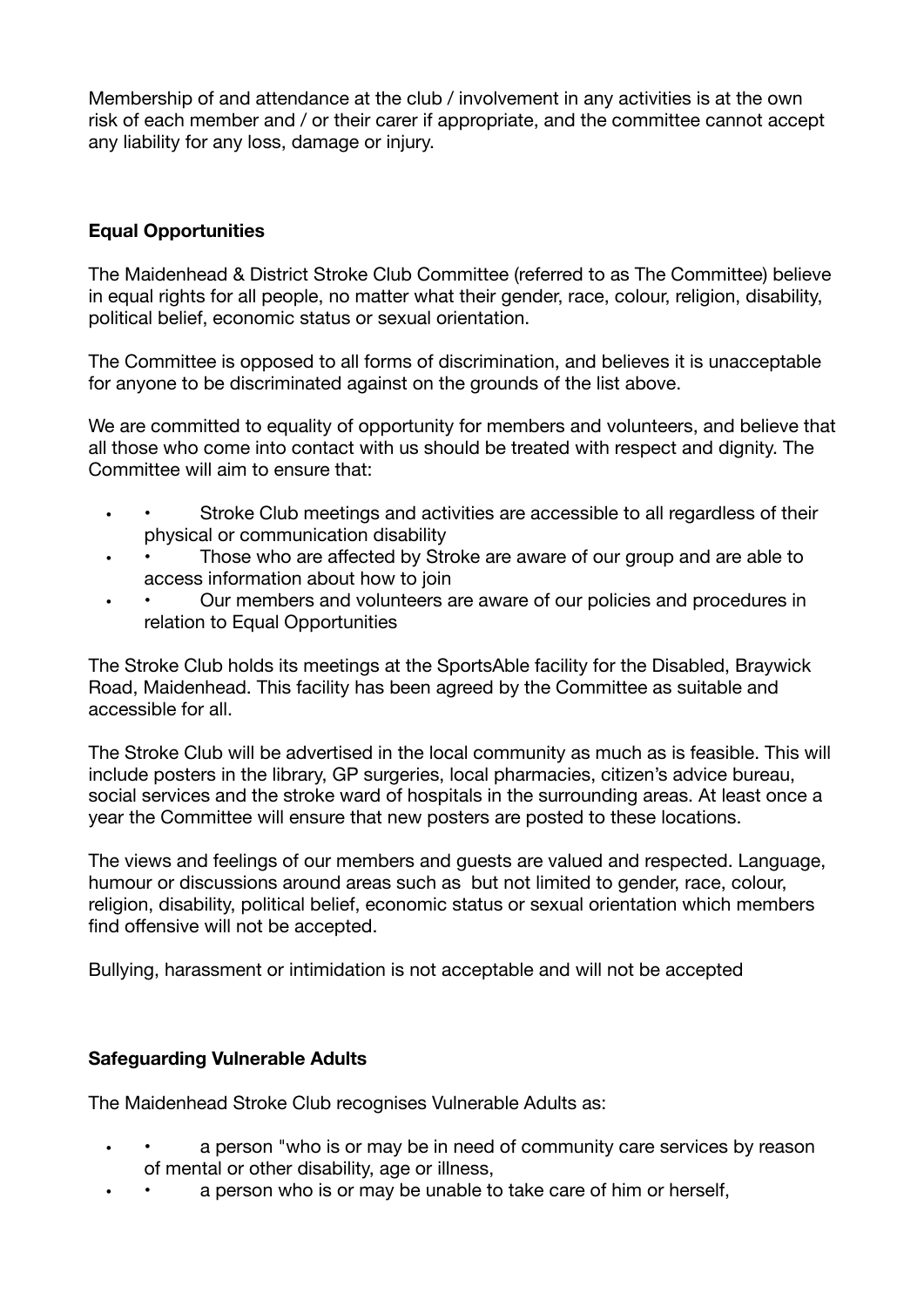a person who is unable to protect him or herself against significant harm or exploitation

• • Whilst the primary carer / next of kin remains entirely responsible and accountable for any individuals who may be classified as vulnerable and / or disabled whilst they attend Maidenhead Stroke Club meetings and / or events, we have a clear policy on Safeguarding Vulnerable Adults which has been agreed by the Committee. By attending a Maidenhead Stroke Club meeting and / or event, all individuals agree to abide by this policy.

The Maidenhead Stroke Club will, at all meetings and events, seek to:

- • work in a preventative manner to protect vulnerable adults from being abused
- respond sensitively and coherently to reported incidents of self-neglect and abuse
- share information to ensure the safety and well being of members

Confidential matters relating to the safeguarding of members may be discussed at Committee meetings. If the Committee believe that it is in the best interests of a member that they work in a preventative manner to protect vulnerable adults from being abused, they will first approach the member to discuss the issue and offer support. The Committee may, at its discretion, contact third parties (such as support organisations – for example Care Direct, The Stroke Association, the local authorities, police etc) if they believe this is necessary. They may do this without the consent of the individual if the Committee believe it is in the best interest of the member.

The objective of the policy is to ensure members do not receive any 'Abuse'. Abuse is a violation of an individual's human and civil rights by another person or persons. Abuse may consist of a single act or repeated acts. It may be physical, verbal or psychological, it may be an act of neglect or an omission to act, or it may occur when a vulnerable person is persuaded to enter into a financial or sexual transaction to which he is she has not consented, or cannot consent.

Abuse can occur in any relationship and may result in significant harm to, or exploitation of, the person subjected to it. Some types of abuse will constitute a criminal offence, in which case adults who lack capacity are entitled to the protection of the law in the same way as any member of the public. Whenever a criminal offence is suspected the Committee will make a referral to the police. It may be necessary to make an urgent referral for the public safety of the vulnerable person and/or to protect or preserve evidence.

Vulnerable adults may be abused by a wide range of people including relatives and family members, professional staff, paid care workers, other vulnerable adults, volunteers, other service users, neighbours, friends, associates, people who deliberately exploit vulnerable people, strangers and opportunistic people.

There is often particular concern when abuse is perpetrated by someone in a position of power or authority who uses his or her position to the detriment of a vulnerable adult.

It may be the case that a member of Committee or a volunteer is suspected of abuse against a member.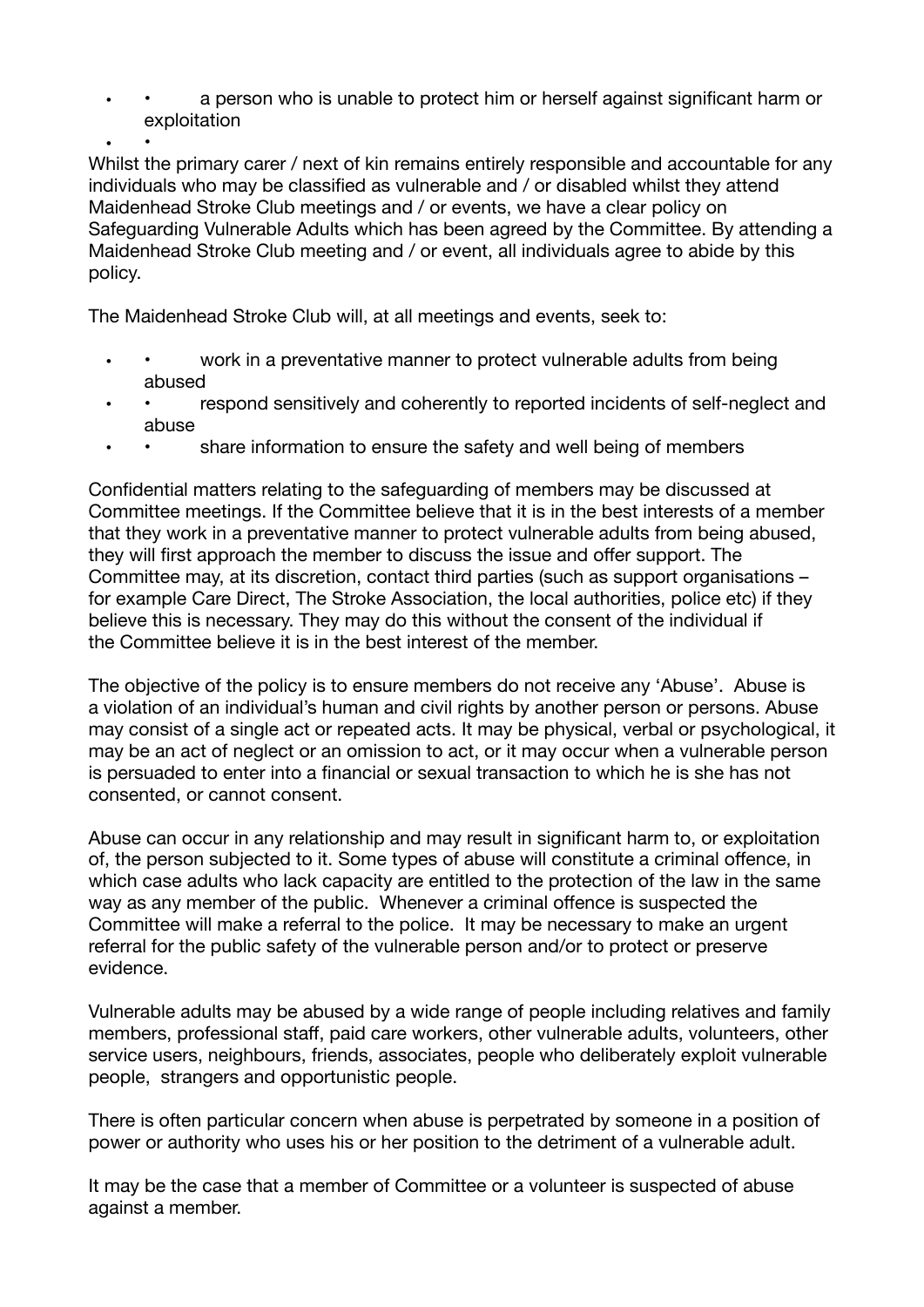If anyone suspects a member of staff of abuse they need to report this immediately to the Chairman by writing to Chairman, Maidenhead Stroke Club or to a member of the Committee by whatever means most immediate and comfortable.

The Committee will welcome any external official bodies as necessary to investigate complaints as per current government legislation.

The Committee commits to:

- Listen to, value, encourage and support those we work with
- Provide clear internal procedures for identifying and dealing with concerns about possible abuse, and ensure their implementation as stated earlier in this policy
- Ensure that volunteers are aware of this policy
- Demand that every volunteer has a DBS / CRB check if required, irrespective of whether the law requires this
- • Share information about possible vulnerable adults who are or may be suffering from 'abuse' as listed above with the appropriate external bodies

# **Data Protection / GDPR**

Maidenhead & District Stroke Club collects and uses certain types of information about our members and organisations we come into contact with in the course of our voluntary work and charity endeavors. The purpose of this policy is to outline how we process such information subject to our obligations under the Data Protection Act 1988 and other relevant legislation. The Data Protection Act 1998 is designed to ensure that personal data about living individuals is handled properly by organisations and that the rights of individuals to access information that is held about them are protected. Any person or organisation that handles personal data must comply with the requirements of the act. Personal Data is information about a living individual from which that person can be identified. Such information can exist in a variety of formats such as on a computer or in a paper filing system.

There are eight governing principles that must be followed in connection with the processing of data about individuals. These state that information must:

1. Be processed fairly and lawfully

2. Be collected and processed for the particular purposes of specified. In other words, it must not be collected for one reason then used for another.

- 3. Be adequate, relevant and not excessive for the purpose for which it is kept.
- 4. Be accurate and where necessary kept up to date
- 5. Not be kept for longer than necessary
- 6. Be processed in accordance with the subject's rights
- 7. Be kept securely and adopt measures to guard against its accidental loss
- 8. Not be transferred outside the European Economic Area unless the country receiving it has an adequate level of protection for the rights and freedoms of data subjects.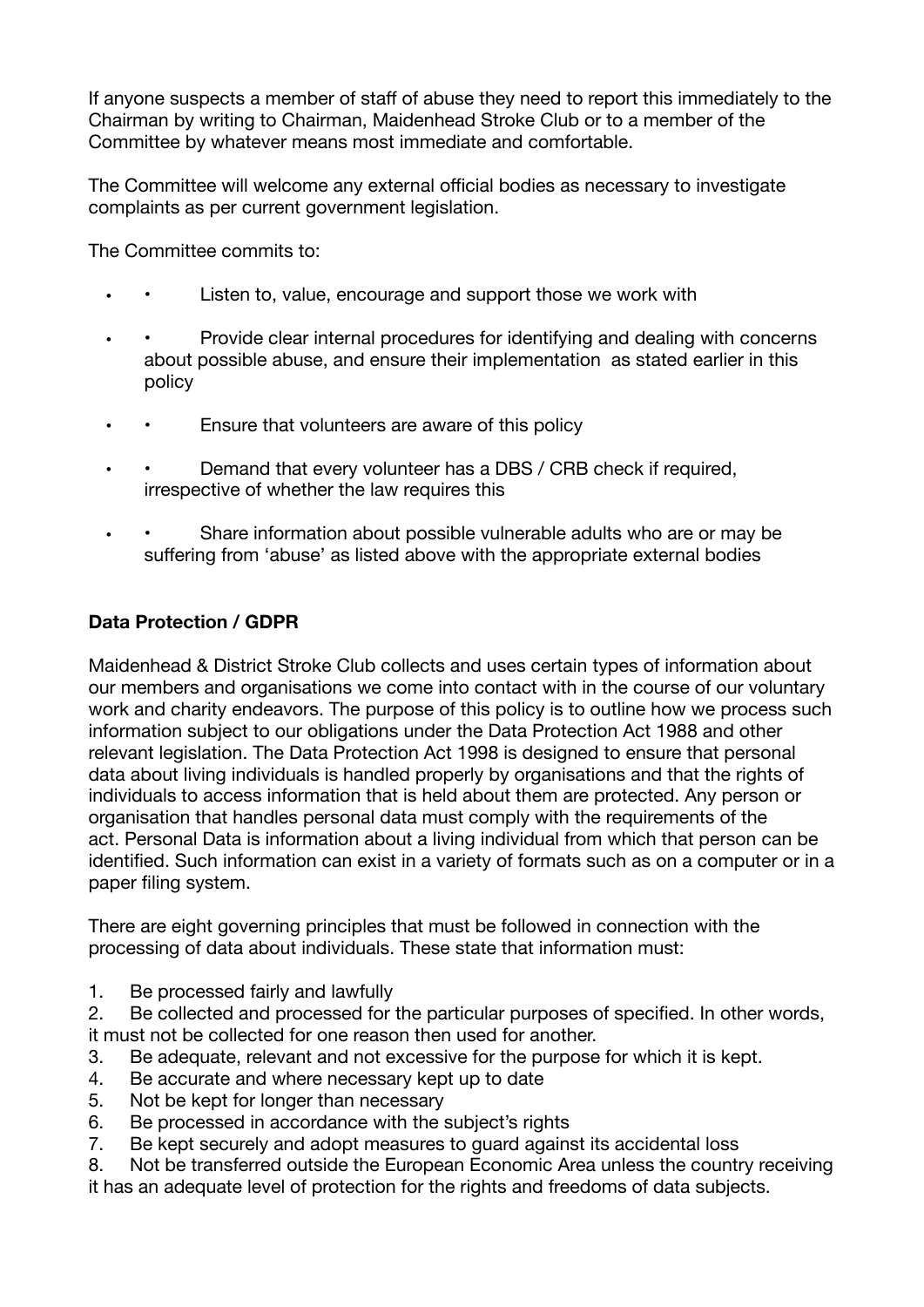All personal data is treated strictly in accordance with the terms of the Data Protection Act 1998. This means that as outlined below, confidentiality will be maintained and appropriate security measures taken to prevent unauthorised disclosure. We ensure all volunteers and helpers have training by way of this policy. Whilst they do not have access to hard nor soft copy information, they understand the regulations apply to word-ofmouth / spoken information.

The Committee of the club who have access to member data have full briefings on their accountabilities under Data Protection regulations.

**USAGE:** In accordance with the act, we will only use the personal data that individuals have chosen to provide to us for the purpose of which it was requested, and will not use it for any other purpose without prior consent of those concerned. Furthermore, we will not disclose personal data, such as names, addresses, email addresses, telephone numbers to anyone outside of the Club, without the prior explicit or implied consent of those concerned, unless Is under a legal obligation to do so e.g. where withholding such information would place an individual at risk.

**STORAGE AND ACCESS:** All personal data held by us is kept with the consent of those who have provided it; password protected where held on a computer ('soft copy') and stored securely in lockable non portable filing cabinets where kept on paper ('hard copy'). In all cases, access is strictly controlled and limited to those who are authorised to use it in the course of their duties. The Committee are the only people who have access to personal data, and recognise it is a criminal offence to pass personal data to anyone who is entitled under the Act and other legislation to have it. Any individual about who the Club holds personal data shall be given access to the data held about them by request. At all the times the Club will ensure that the rights of such individuals can be fully exercised.

**HANDLING & RETENTION:** The Club will not keep personal data for longer than necessary. In particular, personal data held on prospective members that have not subsequently joined and members who we have grounds to believe have left the Club will be destroyed within a period of 6 months of the data subject's active involvement with the Club coming to an end. The Club will take reasonable steps to ensure that all personal data it holds is kept up to date by asking people throughout the year to let us know if their personal information has changed. Sensitive data, defined by the Data Protection Act as information about racial or ethnic original, political opinions, religious beliefs, trade union membership, sexual life, criminal record or proceedings relating to an individuals offences are not collected by the Company.

We do request information about physical or mental health where members/potential members wish to share it and it relates to their membership at the Club. This information is not kept with the person's record; it is always kept separately and securely as outlined under the section on storage and access above. DISPOSAL: Once the retention period has elapsed, the Club will ensure that personal data is destroyed by secure means (shredding if hard copy). While awaiting destruction, personal data will not be kept in any insecure receptacle (e.g. Waste bin or waste sack). A photocopy, photography or any copy or representation of the personal data will not be kept.

**POLICY REVIEW:** This policy will be reviewed by the Committee to reflect best practice in response to changes in relevant legislation or an identified failing in its effectiveness. Changes will be communicated by the Club Notice Board.